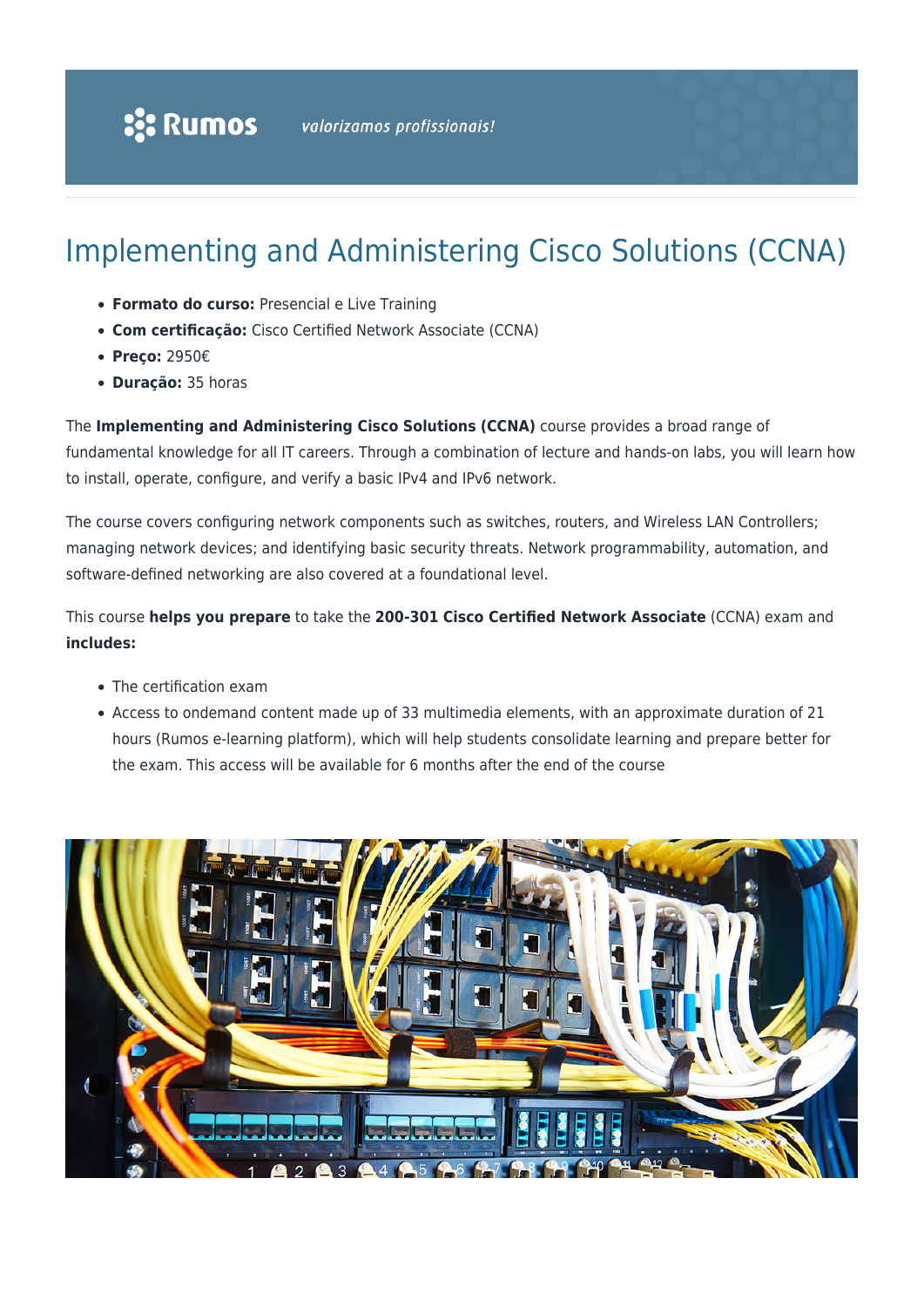## [Os novos cursos de formação certificada Cisco: ainda com dúvidas?](https://www.rumos.pt/noticias/formacao/os-novos-percursos-de-formacao-certificada-cisco/)



## [Formador Rumos distinguido pela Cisco com um Instructor Excellence](https://www.rumos.pt/noticias/formacao/como-e-ser-formador-cisco/) [Award](https://www.rumos.pt/noticias/formacao/como-e-ser-formador-cisco/)

## Destinatários

Anyone looking to start a career in networking or wishing to achieve the Cisco CCNA Certification.

The course also provides foundational knowledge for all support technicians involved in the basic installation, operation, and verification of Cisco networks.

The job roles best suited to the material in this course are:

- Entry-level network engineer
- Network administrator
- Network support technician
- Help desk technician

## Pré-requisitos

Before taking this course, you should have:

- Basic computer literacy
- Basic PC operating system navigation skills
- Basic Internet usage skills
- Basic IP address knowledge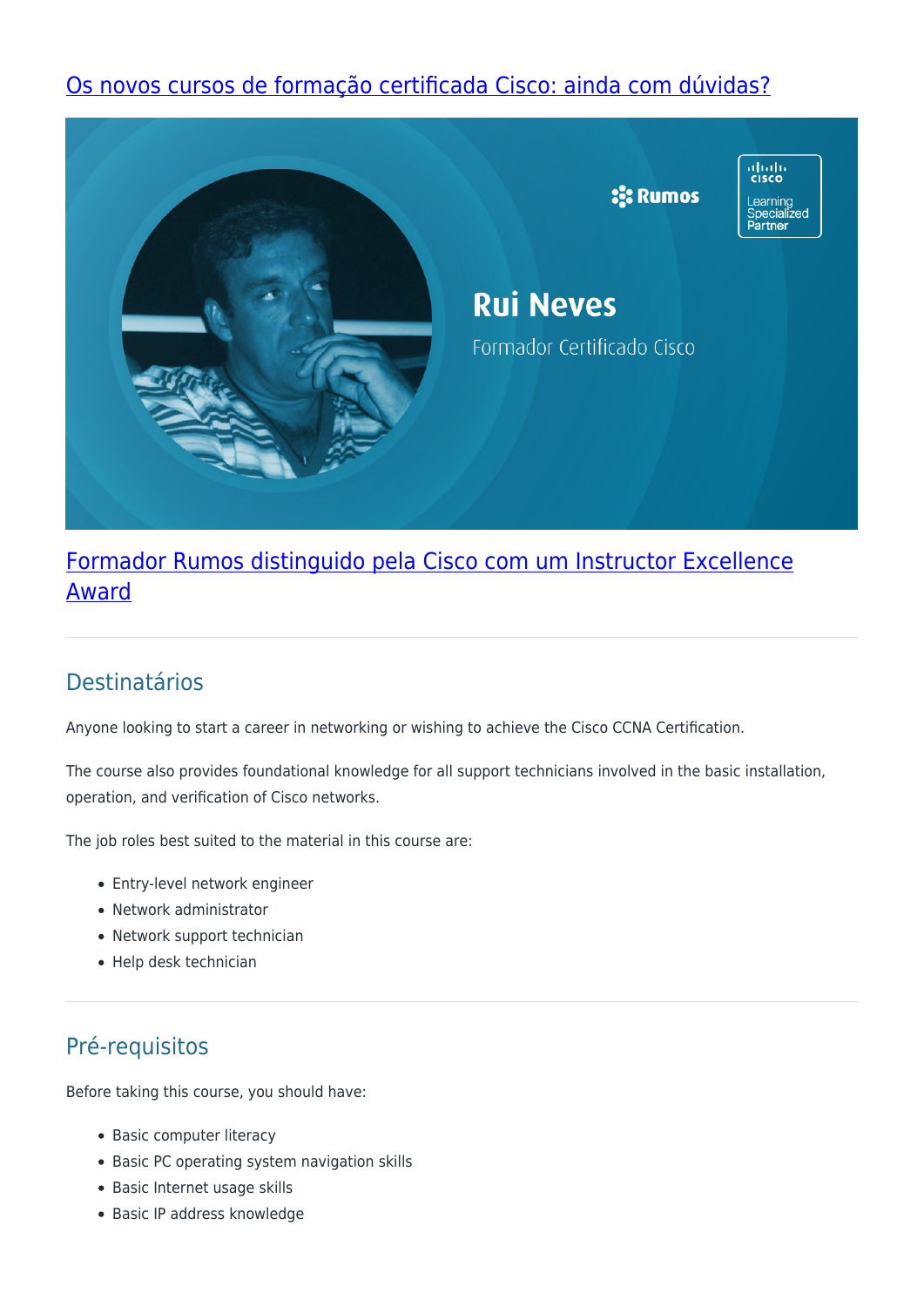## **Objectivos**

### **After completing this course you should be able to:**

- Identify the components of a computer network and describe their basic characteristics
- Understand the model of host-to-host communication
- Describe the features and functions of the Cisco IOS Software
- Describe LANs and the role of switches within LANs
- Describe Ethernet as the network access layer of TCP/IP and describe the operation of switches
- Install a switch and perform the initial configuration
- Describe the TCP/IP internet Layer, IPv4, its addressing scheme, and subnetting
- Describe the TCP/IP Transport layer and Application layer
- Explore functions of routing
- Implement basic configuration on a Cisco router
- Explain host-to-host communications across switches and routers
- Identify and resolve common switched network issues and common problems associated with IPv4 addressing
- Describe IPv6 main features, addresses and configure and verify basic IPv6 connectivity
- Describe the operation, benefits, and limitations of static routing
- Describe, implement and verify VLANs and trunks
- Describe the application and configuration of inter-VLAN routing
- Explain the basics of dynamic routing protocols and describe components and terms of OSPF
- Explain how STP and RSTP work
- Configure link aggregation using EtherChannel
- Describe the purpose of Layer 3 redundancy protocols
- Describe basic WAN and VPN concepts
- Describe the operation of ACLs and their applications in the network
- Configure internet access using DHCP clients and explain and configure NAT on Cisco routers
- Describe the basic OoS concepts
- Describe the concepts of wireless networks, which types of wireless networks can be built and how to use WLC
- Describe network and device architectures and introduce virtualization
- Introduce the concept of network programmability and SDN and describe the smart network management solutions like Cisco DNA Center, SD-Access and SD-WAN
- Configure basic IOS system monitoring tools
- Describe the management of Cisco devices
- Describe the current security threat landscape
- Describe threat defense technologies
- Implement a basic security configuration of the device management plane
- Implement basic steps to harden network devices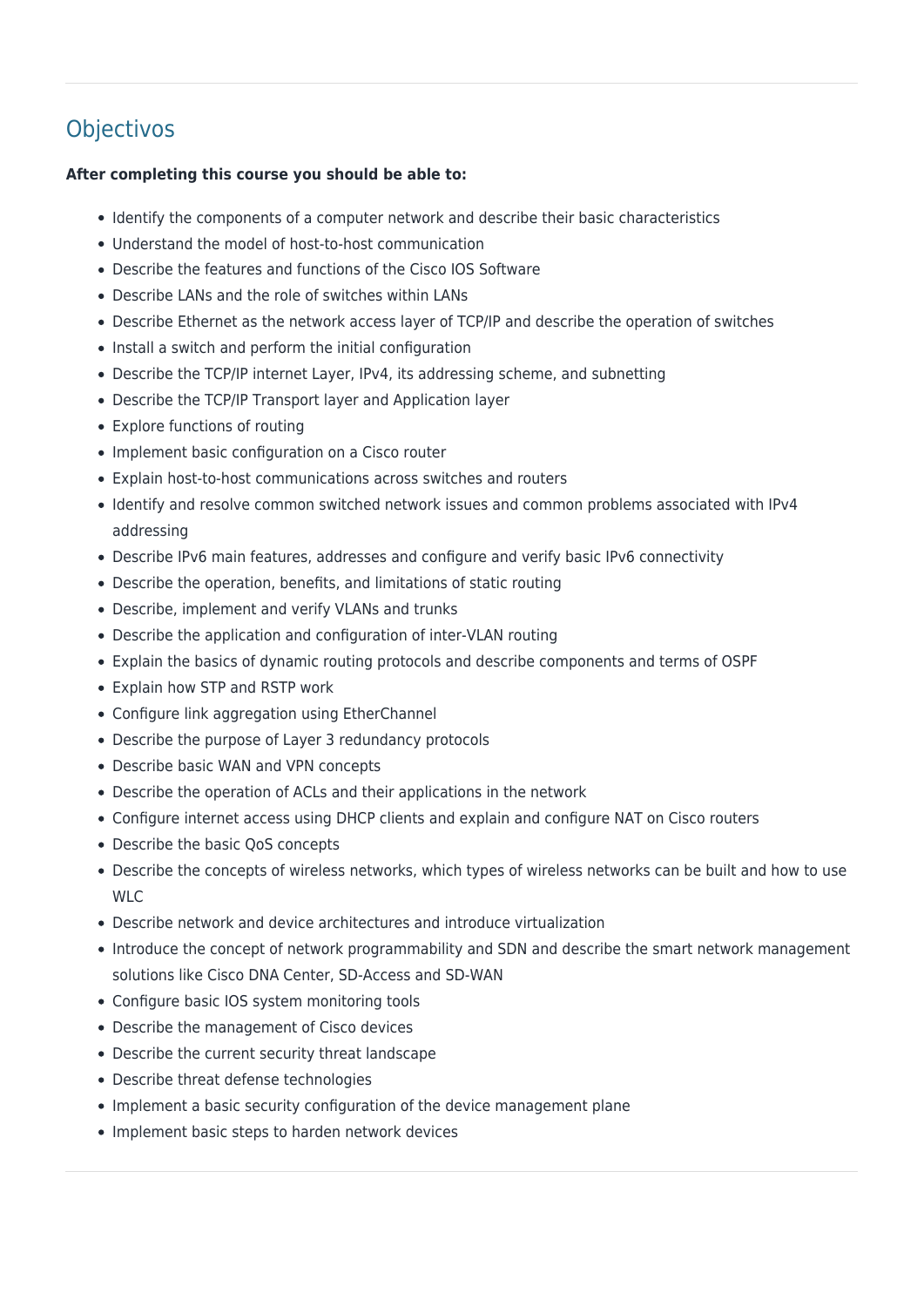## Metodologia

Please note this course is a combination of Instructor-Led and Self-Paced Study – 5 days in the classroom and approx 3 days of self study.

## Programa

**Exploring the Functions of Networking Introducing the Host-To-Host Communications Model Operating Cisco IOS Software Introducing LANs Exploring the TCP/IP Link Layer Starting a Switch Introducing the TCP/IP Internet Layer, IPv4 Addressing, and Subnets Explaining the TCP/IP Transport Layer and Application Layer Exploring the Functions of Routing Configuring a Cisco Router Exploring the Packet Delivery Process Troubleshooting a Simple Network Introducing Basic IPv6 Configuring Static Routing Implementing VLANs and Trunks Routing Between VLANs Introducing OSPF Building Redundant Switched Topologies (Self Study) Improving Redundant Switched Topologies with EtherChannel Exploring Layer 3 Redundancy (Self Study) Introducing WAN Technologies (Self Study) Explaining Basics of ACL**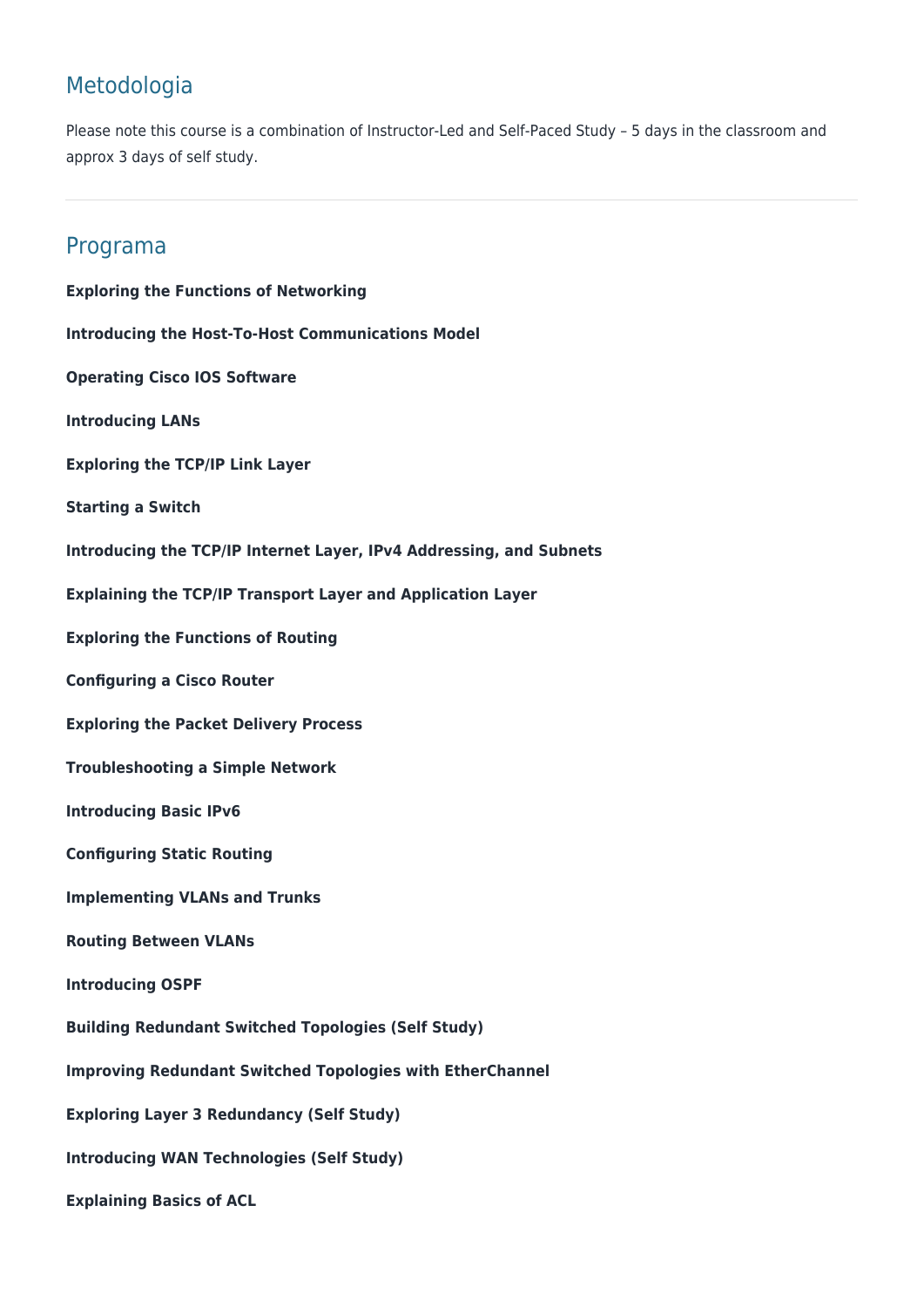### **Enabling Internet Connectivity**

**Introducing QoS (Self Study)**

**Explaining Wireless Fundamentals (Self Study)**

- **Introducing Architectures and Virtualization (Self Study)**
- **Explaining the Evolution of Intelligent Networks**

**Introducing System Monitoring**

**Managing Cisco Devices**

**Examining the Security Threat Landscape (Self Study)**

### **Implementing Threat Defense Technologies**

### **Implementing Device Hardening**

### **Labs:**

- Get Started with Cisco CLI
- Observe How a Switch Operates
- Perform Basic Switch Configuration
- Inspect TCP/IP Applications
- Configure an Interface on a Cisco Router
- Configure and Verify Layer 2 Discovery Protocols
- Configure Default Gateway
- Explore Packet Forwarding
- Troubleshoot Switch Media and Port Issues
- Troubleshoot Port Duplex Issues
- Configure Basic IPv6 Connectivity
- Configure and Verify IPv4 Static Routes
- Configure IPv6 Static Routes
- Configure VLAN and Trunk
- Configure a Router on a Stick
- Configure and Verify Single-Area OSPF
- Configure and Verify EtherChannel
- Configure and Verify IPv4 ACLs
- Configure a Provider-Assigned IPv4 Address
- Configure Static NAT
- Configure Dynamic NAT and PAT
- Log into the WLC
- Monitor the WLC
- Configure a Dynamic (VLAN) Interface
- Configure a DHCP Scope
- Configure a WLAN